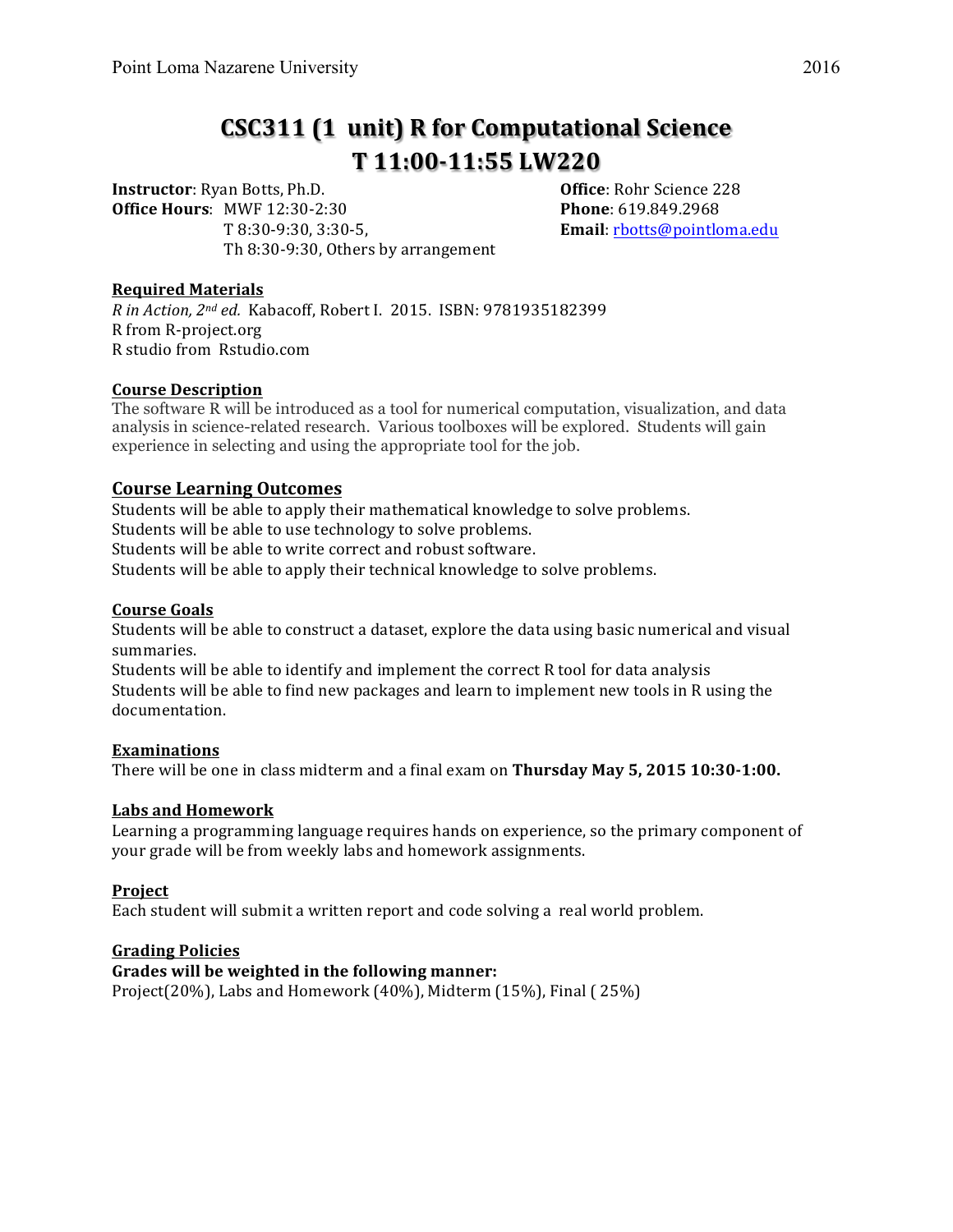| <b>Grading Scale in percentages</b> | A | В                                                                                          |                                        |  |
|-------------------------------------|---|--------------------------------------------------------------------------------------------|----------------------------------------|--|
|                                     |   |                                                                                            | $(87.5, 90)$ $(77.5, 80)$ $(67.5, 70)$ |  |
|                                     |   | $\vert$ [92.5, 100] $\vert$ [82.5, 87.5) $\vert$ [72.5, 77.5) $\vert$ [62.5, 67.5) $\vert$ |                                        |  |
|                                     |   | $[90, 92.5]$ $[80, 82.5]$ $[70, 72.5]$ $[60, 62.5]$                                        |                                        |  |

Approximate minimal percentages required to obtain a given grade are:

- Late work. A written assignment or computer assignment is late if it is not received at the beginning of class on the due date. Late work will not be accepted. Make-up tests will be given only by arrangement with the instructor for reasons of documented emergency.
- **Format for Projects**. Assignments collected must be prepared in a style suitable for grading. The projects will be graded on clarity and writing quality.
	- $\circ$  the organization must be easy to follow
	- $\circ$  the work must be typed
	- $\circ$  complete solutions must be written for problems (not just answers); solutions must be clearly marked
	- $\circ$  use complete sentences to answer questions

# **University Mission:**

Point Loma Nazarene University exists to provide higher education in a vital Christian community where minds are engaged and challenged, character is modeled and formed, and service becomes an expression of faith. Being of Wesleyan heritage, we aspire to be a learning community where grace is foundational, truth is pursued, and holiness is a way of life.

# **Department Mission:**

The Mathematical, Information, and Computer Sciences department at Point Loma Nazarene University is committed to maintaining a curriculum that provides its students with the tools to be productive, the passion to continue learning, and Christian perspectives to provide a basis for making sound value judgments.

# **Attendance:**

Attendance is expected at each class session. In the event of an absence you are responsible for the material covered in class and the assignments given that day.

Regular and punctual attendance at all classes in which a student is registered is considered essential to optimum academic achievement. Therefore, regular attendance and participation in each course are minimal requirements to be met. There are no allowed or excused absences except as approved in writing by the Provost for specific students participating in certain university-sanctioned activities. Excused absences still count toward the 10%-20% limits, but allow students to make up work, quizzes, or tests missed as a result of a university-sanctioned activity. Activities of a unique nature, such as labs or other activities identified clearly on the syllabus, cannot be made up except in rare instances when instructors have given advanced, written approval for doing so. Whenever the number of accumulated absences in a class, for any cause, exceeds ten (10) percent of the total number of class meetings, the faculty member should send an e-mail to the student and the Vice Provost for Academic Administration (VPAA) warning of attendance jeopardy. If more than twenty (20) percent of the total number of class meetings is reported as missed, the faculty member or VPAA may initiate the student's deenrollment from the course without further advanced notice to the student. If the date of de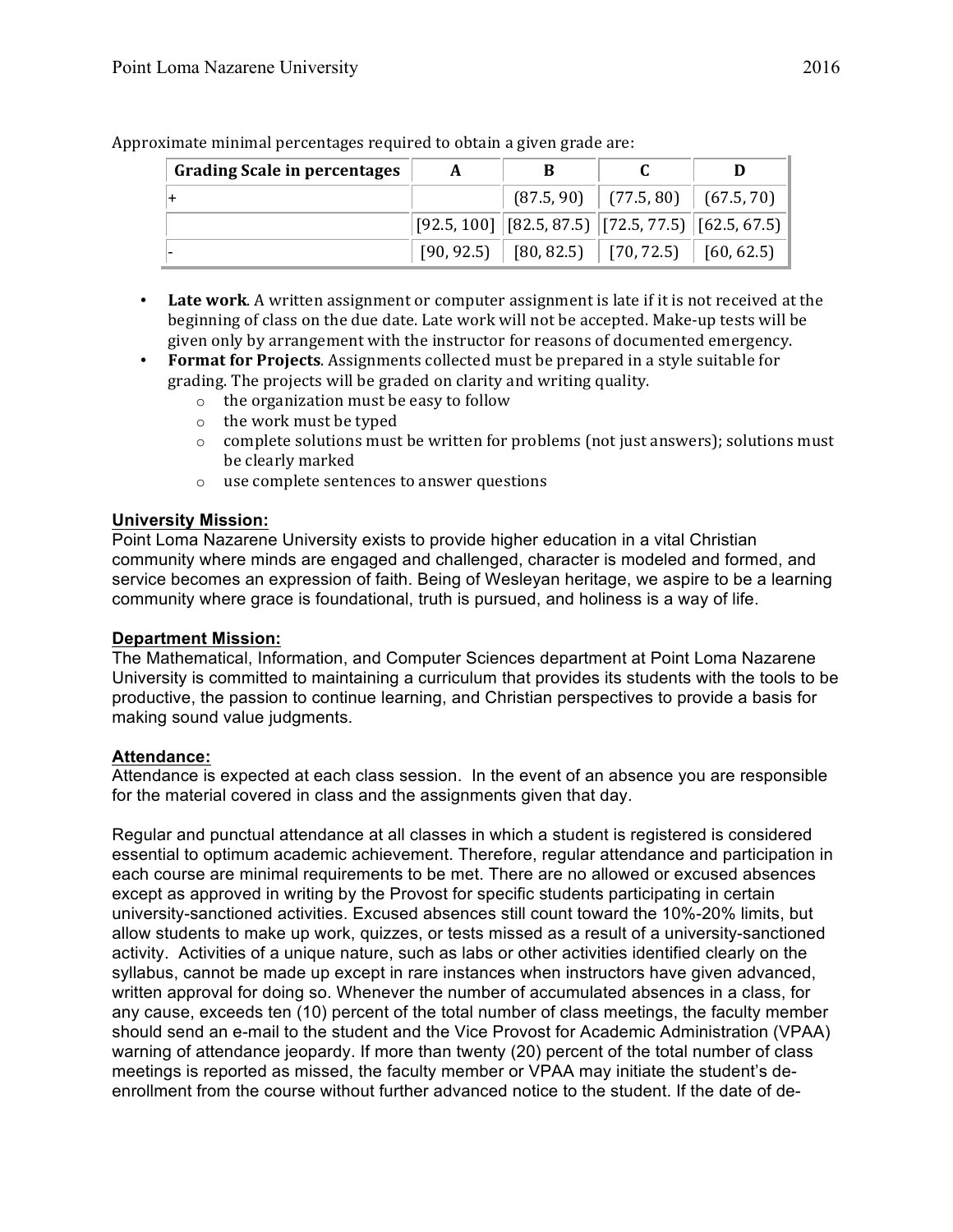enrollment is past the last date to withdraw from a class, the student will be assigned a grade of W or WF consistent with university policy in the Grading section of the catalog. There are no refunds for courses where a de-enrollment was processed. For more details see the PLNU catalog: http://catalog.pointloma.edu/content.php?catoid=18&navoid=1278#Class\_Attendance

# **Class Enrollment:**

It is the student's responsibility to maintain his/her class schedule. Should the need arise to drop this course (personal emergencies, poor performance, etc.), the student has the responsibility to follow through (provided the drop date meets the stated calendar deadline established by the university), not the instructor. Simply ceasing to attend this course or failing to follow through to arrange for a change of registration (drop/add) may easily result in a grade of F on the official transcript.

# **Academic Accommodations:**

While all students are expected to meet the minimum academic standards for completion of their courses as established by the instructors, students with special needs may require academic accommodations. At Point Loma Nazarene University, students requesting academic accommodations must file documentation with the Disability Resource Center (DRC), located in the Bond Academic Center. Students can also reach the Disability Resource Center by phone at 619-849-2486 or by e-mail at DRC@pointloma.edu. Once the student files documentation, the Disability Resource Center contacts the student's instructors and provides written recommendations for reasonable and appropriate accommodations to meet the individual needs of the student. This policy assists the university in its commitment to full compliance with Section 504 of the Rehabilitation Act of 1973, the Americans with Disabilities (ADA) Act of 1990, and ADA Amendments Act of 2008, all of which prohibit discrimination against students with special needs and guarantees all qualified students equal access to the benefits of PLNU programs and activities. For more details see the PLNU catalog: http://catalog.pointloma.edu/content.php?catoid=18&navoid=1278#Academic\_Accommodations

Students with learning disabilities who may need accommodations should discuss options with the instructor during the first two weeks of class.

# **Academic Honesty:**

The Point Loma Nazarene University community holds the highest standards of honesty and integrity in all aspects of university life. Any violation of the university's commitment is a serious affront to the very nature of Point Loma's mission and purpose. Violations of academic honesty include cheating, plagiarism, falsification, aiding academic dishonesty, and malicious interference. The details of PLNU's meaning of each of these words can be found in the PLNU catalog at:

http://catalog.pointloma.edu/content.php?catoid=18&navoid=1278#Academic\_Honesty

A student remains responsible for the academic honesty of work submitted in PLNU courses and the consequences of academic dishonesty beyond receipt of the final grade in the class and beyond the awarding of the diploma. Ignorance of these catalog policies will not be considered a valid excuse or defense. Students may not withdraw from a course as a response to a consequence.

A student who is caught cheating on any item of work will receive a zero on that item and may receive an "F" for the semester. See the PLNU Catalog for a further explanation of the PLNU procedures for academic dishonesty

(http://catalog.pointloma.edu/content.php?catoid=18&navoid=1278#Academic\_Honesty).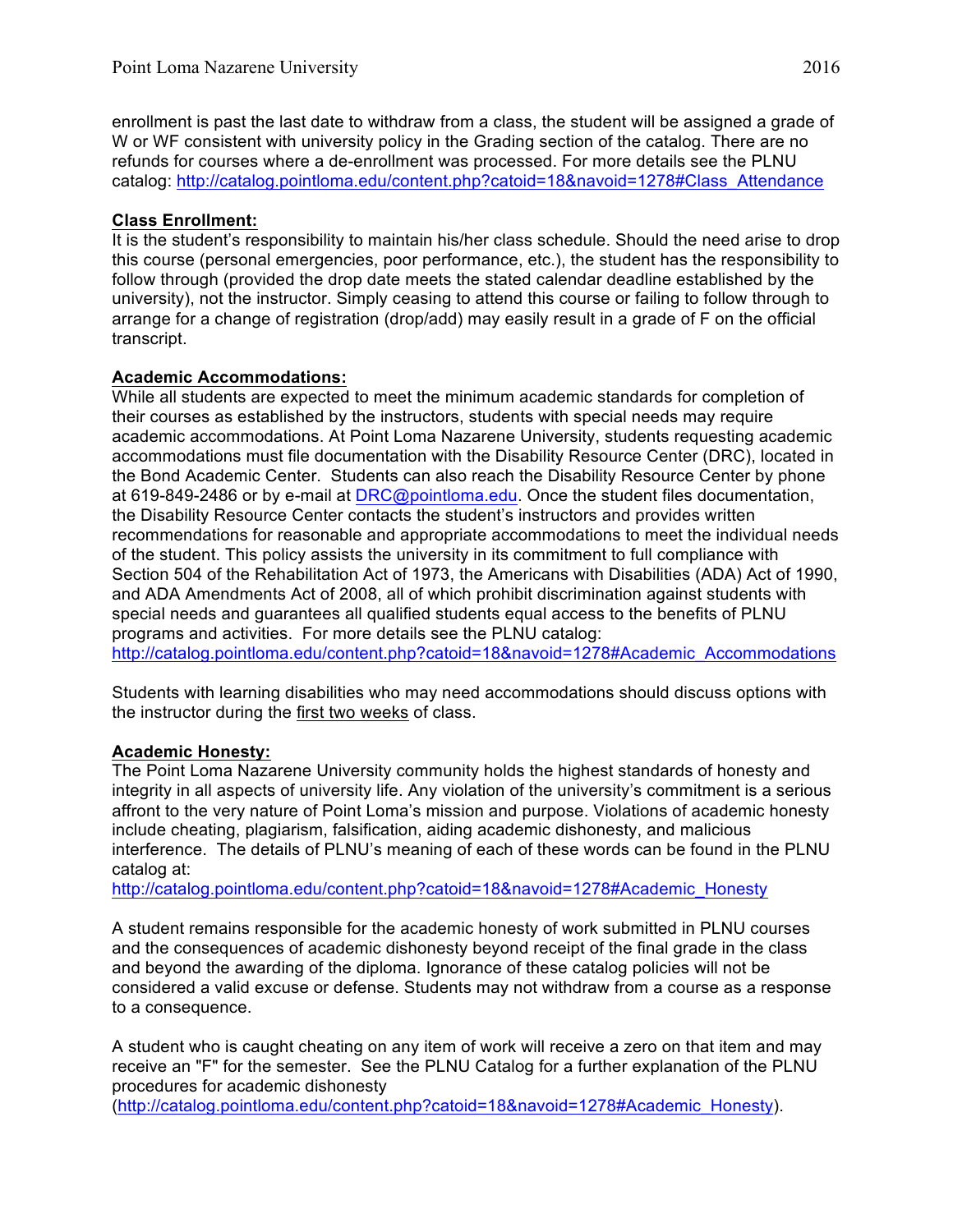# **Final Exam: Thursday May 5, 2016 10:30-1:00pm**

The final exam date and time is set by the university at the beginning of the semester and may not be changed by the instructor. Only in the case that a student is required to take three exams during the same day of finals week is an instructor authorized to change the exam date and time for that particular student.

# **Copyright Protected Materials:**

Point Loma Nazarene University, as a non-profit educational institution, is entitled by law to use materials protected by the US Copyright Act for classroom education. Any use of those materials outside the class may violate the law.

### **Credit Hour:**

In the interest of providing sufficient time to accomplish the stated course learning outcomes, this class meets the PLNU credit hour policy for an 1 unit class delivered over 15 weeks. Specific details about how the class meets the credit hour requirements can be provided upon request.